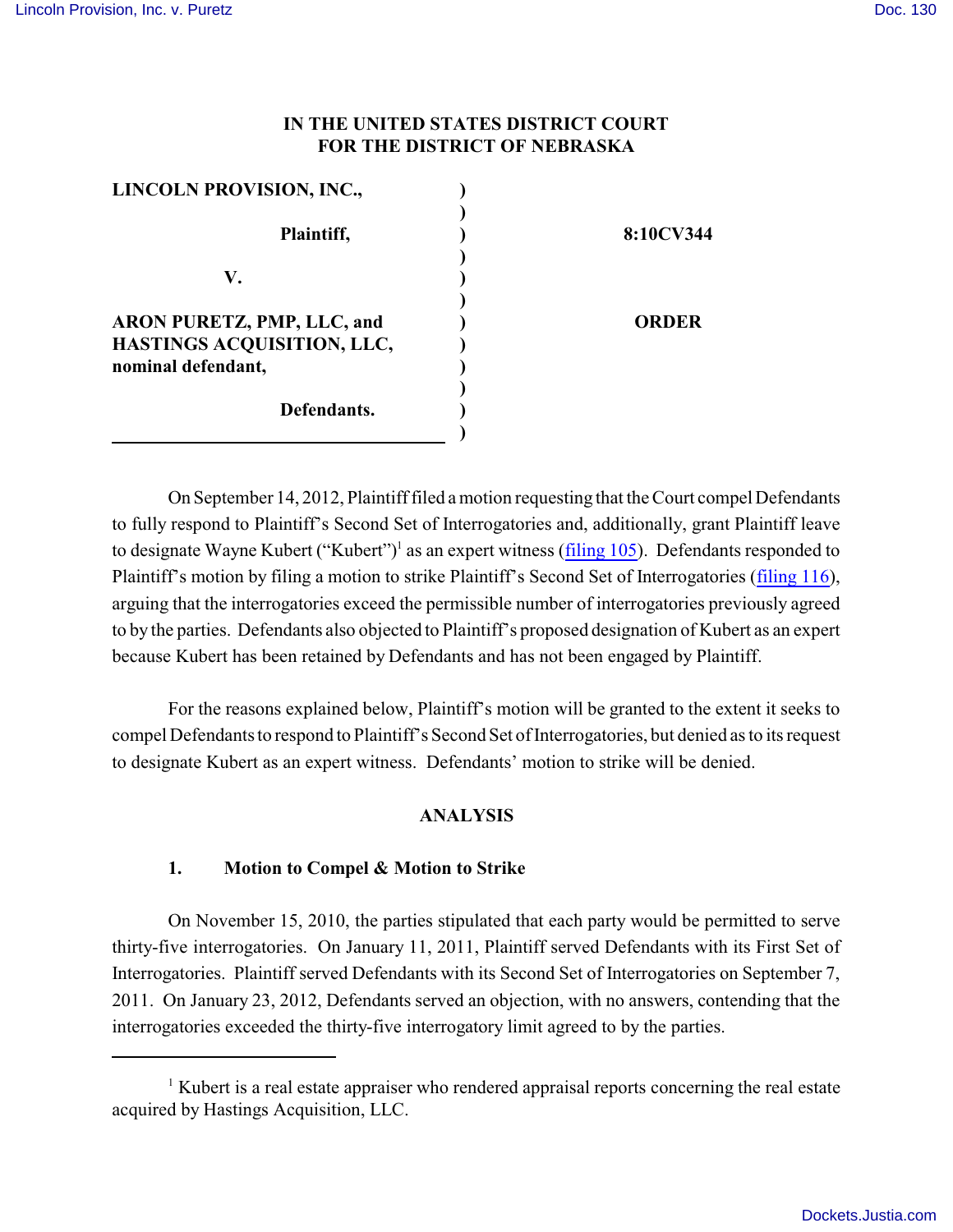The Court will order Defendants to respond to Plaintiff's Second Set of Interrogatories. Assuming, without deciding, that Plaintiff's interrogatories exceed the permissible limit, Defendants should have nevertheless timely objected to the discovery requests on this basis. However, on account of Defendants' change of counsel in November, 2011, the Court will not deem Defendants' other objections, if any, to the interrogatories waived.

Defendants shall respond to Plaintiff's Second Set of Interrogatories by or before December 19, 2012. Any objections, other than those based upon the number of interrogatories served, may be asserted in Defendants' response to the discovery requests. Defendants' motion to strike ([filing](https://ecf.ned.uscourts.gov/doc1/11312624109)  $116$ ) is denied.

### **2. Request to Designate Kubert as Expert Witness**

Plaintiff seeks leave to designate Kubert as an expert witness. In 2009, Kubert prepared two appraisal reports concerning the real estate that was acquired by Hastings Acquisition, LLC in 2010. Plaintiff contends that Kubert will testify concerning the conclusions reached in his 2009 appraisals, and the methods, data, data gathering and decisions described in his appraisal reports.

Defendants argue that Plaintiff has no right to designate Kubert as an expert witness because Kubert has been retained by Defendants as an expert and Plaintiff has not engaged Kubert to provide an appraisal as of the relevant time. Defendants further assert that the two 2009 appraisal reports referenced by Plaintiff are irrelevant. In a declaration offered in opposition to Plaintiff's motion, Kubert himself stated that the 2009 appraisals are not a reliable indication of value as of June, 2010, in view of changes in the condition of the property and the market. [\(Filing 119-1.](https://ecf.ned.uscourts.gov/doc1/11302624204))

Kubert was retained by Defendants as an expert and was not engaged by Plaintiff. Accordingly, the Court will deny Plaintiff's request to designate Kubert as an expert witness.

#### **IT IS ORDERED:**

- 1. Plaintiff's motion to compel answers to Plaintiff's Second Set of Interrogatories [\(filing 105](https://ecf.ned.uscourts.gov/doc1/11312609222)) is granted as set forth above. Defendants shall respond to Plaintiff's Second Set of Interrogatories by or before December 19, 2012.
- 2. Plaintiff's request to designate Wayne Kubert as an expert witness [\(filing 105](https://ecf.ned.uscourts.gov/doc1/11312609222)) is denied.